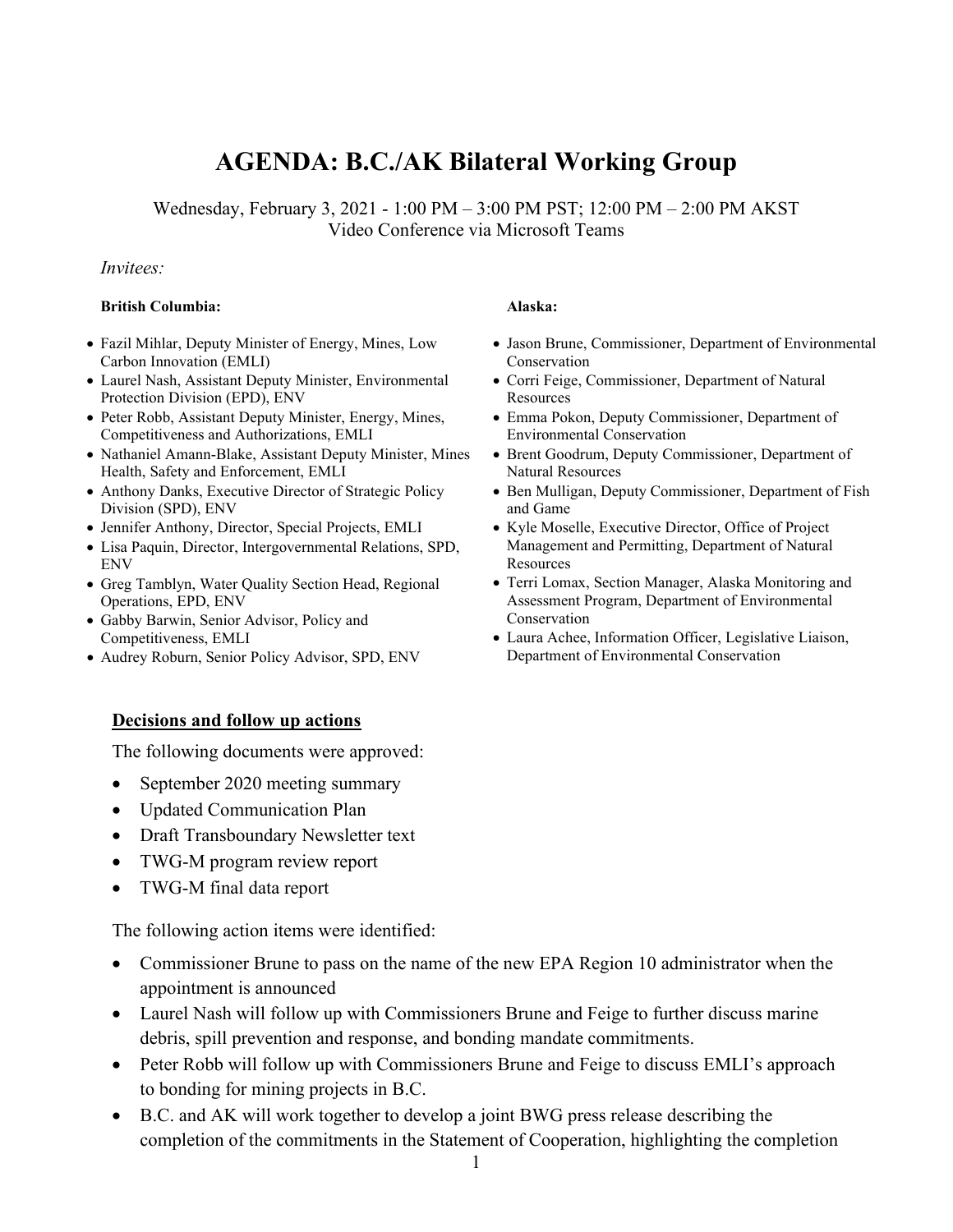of the TWG-M's work and publication of its final reports, and expressing a commitment to continued transboundary collaboration.

- Kyle Moselle will work internally and with B.C. staff to develop an approach to a public Transboundary meeting to include TWG-M report summary and Tulsequah Chief remediation plan summary.
- B.C. and Alaska will undertake internal conversations to scope potential new areas for collaboration.
- The next BWG meeting will be scheduled for late summer or early fall of 2021.

#### **Summary of discussion**

**1. Welcome and introduction of BWG members and guests**

## **2. Review and approval of agenda, September 2020 meeting summary**

*Decision:* September 2020 meeting summary approved.

#### **3. Working group update**

*Decision:* Communication Plan approved.

**Decision:** Draft Transboundary Newsletter text approved. The final draft of the Newsletter will be reviewed by both jurisdictions prior to publication.

## **4. Alaska Update**

- The United States Geological Survey (USGS) has received funding to maintain stream gauges on the Alsek, Taku, Stikine, Unuk, and Salmon rivers for both water quality and quantity samples. They have also hired a transboundary coordinator based in Juneau. The USGS has also established a lab in Juneau for processing samples.
- A new Region 10 EPA administrator will be appointed shortly. This role rotates among the Region 10 states and the new administrator will likely be from Idaho.

*Action:* Commissioner Brune to pass on the name of the new EPA Region 10 administrator when the appointment is announced.

## **5. B.C. Update**

*New government mandate*

- Following the B.C. election, Ministers Ralston (EMLI, formerly EMPR) and Heyman (ENV) have retained their positions.
- A number of the new mandate commitments relate to transboundary issues, including:
	- o Implementing the recommendations of the Mining Jobs Task Force;
	- o Creating a Mining Innovation Hub;
	- o Undertaking work to ensure owners of large industrial projects are fully bonded moving forward;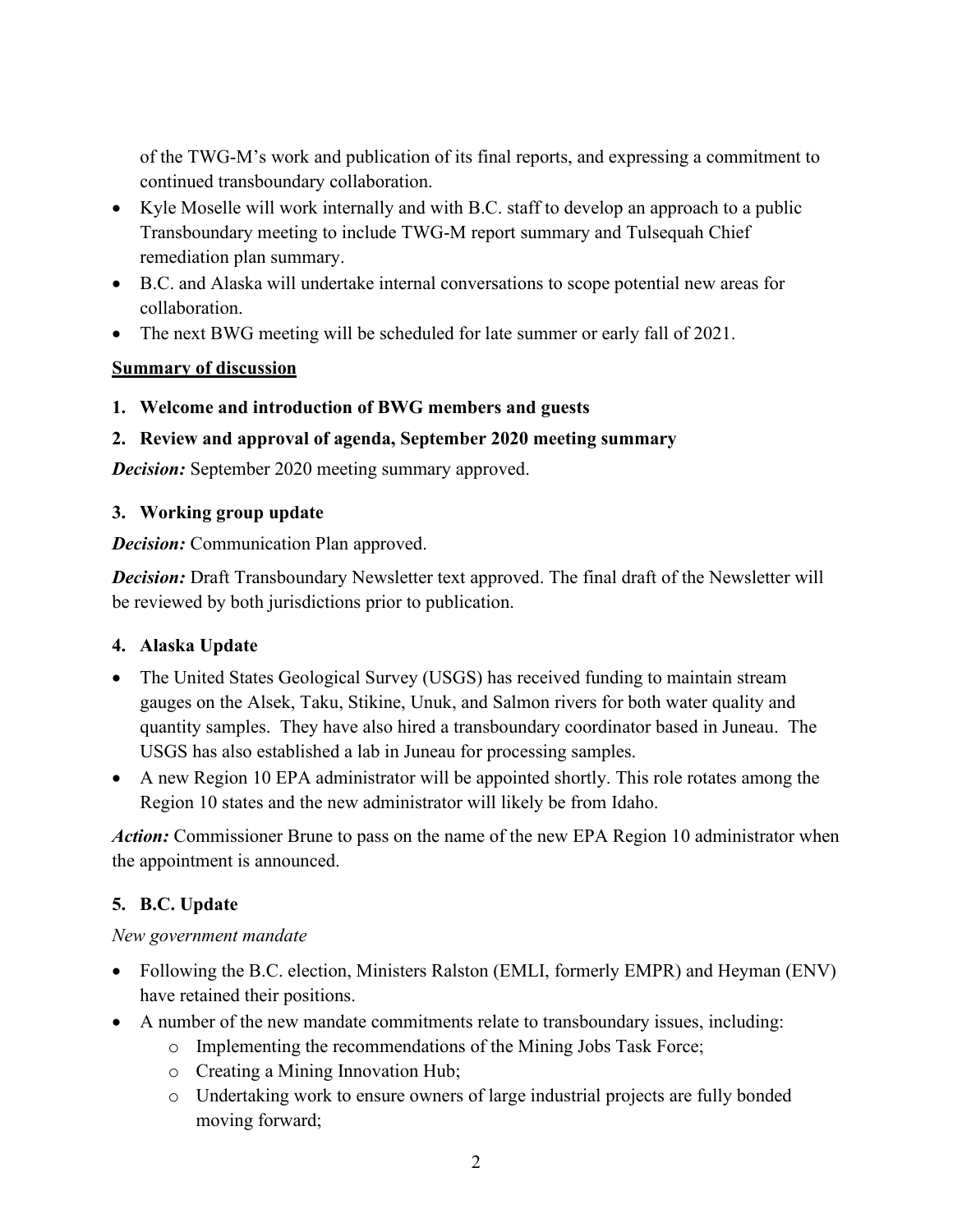- o Creating a Watershed Security Strategy and associated Watershed Security Fund;
- o Working with neighbouring jurisdictions to cooperatively develop and invest in new strategies aimed at better protecting our shared wildlife and habitat corridors; and
- o Develop a new provincial coastal marine strategy in partnership with First Nations and federal and local governments – to better protect coastal habitat while growing coastal economies.
- B.C. described its focus on Environmental Social Governance investment and greenhouse gas reduction targets, and the importance of a mineral supply for green technologies.
- The Clean Coast Clean Waters Initiative Fund provided funds to First Nations, tourism operators, and non-profit organizations for shoreline clean-up and derelict vessel removal. In addition, regulatory updates for spill response are in development.
- ENV and EMLI continue to work closely with Montana and the US EPA on water quality in southeastern B.C.

*Action***:** Laurel Nash will follow up with Commissioners Brune and Feige to further discuss marine debris, spill prevention and response, and bonding mandate commitments.

*Action:* Peter Robb will follow up with Commissioners Brune and Feige to discuss EMLI's approach to bonding for mining projects in B.C.

#### *Tulsequah Chief Mine update*

- On October 8, 2020, Ontario Superior Court Chief Justice Morawetz released his decision to discharge the receiver, authorizing Chieftain's primary secured creditor a limited time to bring a motion to re-appoint a receiver: any such application to re-appoint a receiver in the proceedings must be made no later than August 11, 2022.
- B.C. released the Tulsequah Chief mine site conceptual closure and reclamation plan in April 2020.
- Initial remediation work at the site was carried out in summer of 2020 in collaboration with TRTFN. The physical works completed included road repairs, clearing the site of debris and danger trees, establishing a functional camp, transporting fuel/supplies to site for next year's field season, and partial bridge repairs. Larger bridges and the airstrip require detailed engineering prior to repair, as the damage to these structures is extensive. The LiDAR survey was not undertaken in the 2020 season due to weather restrictions. Once completed, the survey will provide topographic information to support further design. That survey along with the multi-year aquatics monitoring program, and a desktop assessment of the possibility of short-term use of the interim water treatment plant are expected to continue for the 2021 season.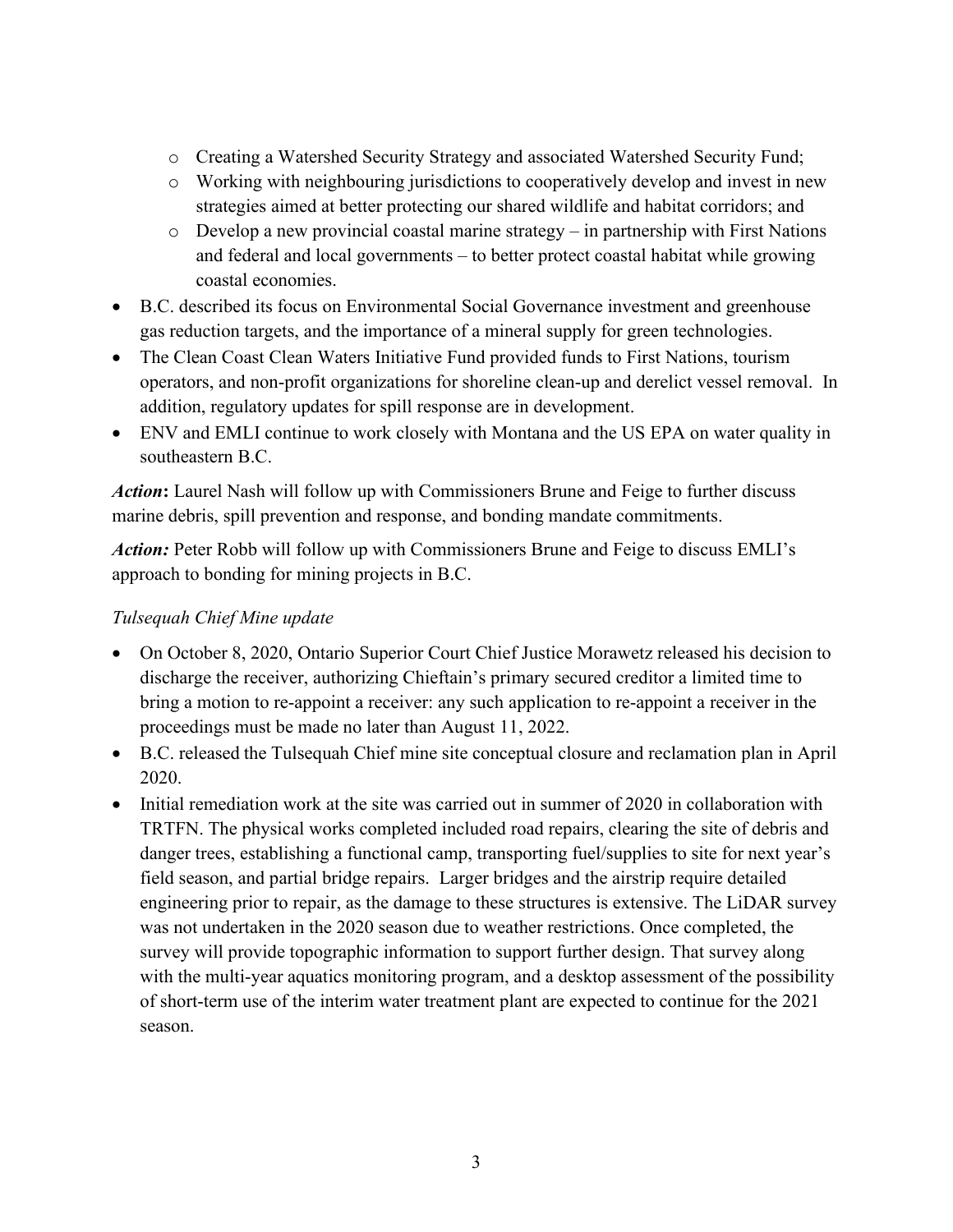## *Transboundary project update*

- Red Chris: Operating mine in B.C. Newcrest Mining Limited (Newcrest), the majority owner and operator, plans to extend the mine underground for a long-term mine and B.C. views Newcrest as a long-term partner in B.C. Tahltan Nation is also a partner in the project.
- Kerr-Sulphurets-Mitchell (KSM): KSM has recently requested a two-year extension of their Environmental Assessment Certificate (EAC) under s.46 of the *Environmental Assessment Act*, due to challenges posed by the COVID-19 pandemic. The extension would give KSM time to substantially start the project. A five-year EAC extension was previously granted to July 2024. The decision is pending.
- Brucejack: Operating mine in B.C. A permit amendment was granted in December 2020 to extend the permitted mine area to allow for additional exploration. Pretivm, the owner of the mine is looking into expanding operations in the mid and longer term.
- Galore Creek: The project remains under care and maintenance, and there have been no updates since the BWG met in September 2020.
- Eskay Creek: Planning is currently underway for additional exploration to commence in 2021 to support a future restart.

#### **6. B.C.-Alaska Transboundary Rivers Monitoring Program Final Reports**

- The Technical Working Group on Monitoring (TWG-M), which was tasked with collecting, summarizing, and distributing baseline, regional, and project-specific water quality and related data on transboundary waters, has completed its assigned tasks.
- The co-chairs of the TWG-M, Terri Lomax and Greg Tamblyn, provided a brief overview of the final reports, which were jointly authored by B.C. and Alaska technical staff to summarize the TWG-M's work to date, including sampling results.
- The TWG-M recommends that given the existence of other sampling programs planned by state, federal, or provincial agencies throughout the transboundary region, continuing the Joint Sampling Program would be redundant at this time. Ongoing Alaska-B.C. collaboration will continue under the MOU in order to ensure the long-term protection of transboundary waters.

*Decision*: TWG-M program review report and final data report are approved for public release. The TWG-M's work under this deliverable is complete. TWG-M members will continue to share information and collaborate as needed to support the MOU and SOC.

## **7. Taking stock: MoU and SOC commitments and next steps for the BWG**

- The BC-AK BWG continues to function under the terms of the Statement of Cooperation and has completed all deliverable. In addition to completing the TWG-M workplan, implementing the reciprocal procedures, and providing the transparent communication outlined in the Communication Plan, the BWG has:
	- o Established BC-AK monthly transboundary mining check-in calls, and maintained an excel spreadsheet of all proposed and active mining activities relevant to BC and AK;